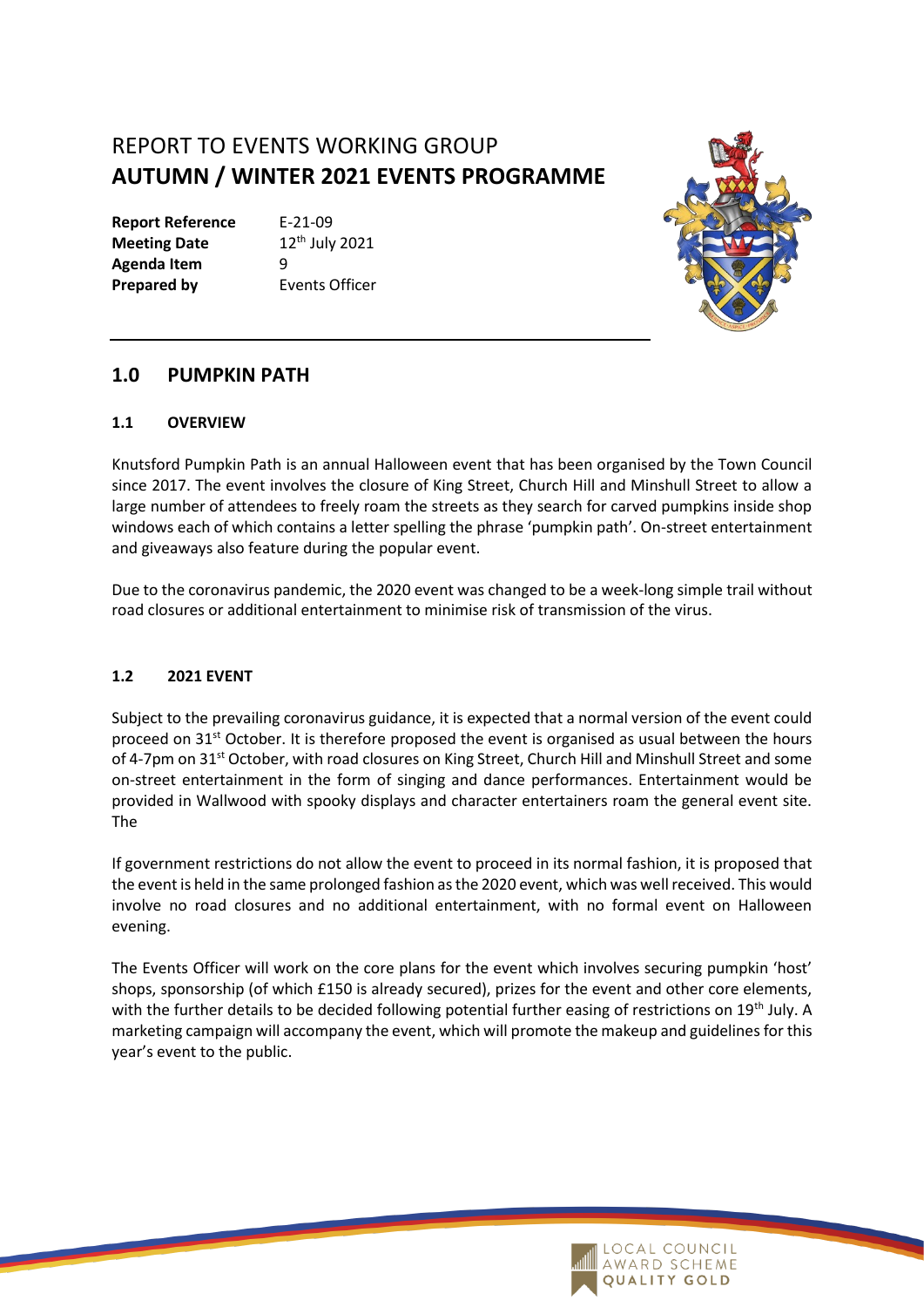# **2.0 CHRISTMAS EVENTS**

### **2.1 OVERVIEW**

Subject to the prevailing government guidance at the time, it is expected that the Christmas programme of events can be planned as usual. The dates set for the 2021 Christmas Weekend are Saturday 27<sup>th</sup> and Sunday 28<sup>th</sup> November, with the line-up ideally consisting of the Christmas Market, Christmas Light Switch On, Santa Parade and Santa's Grotto, with the Lantern Parade and Crib Service to take place the following weekend on 4<sup>th</sup> December 2021

Arrangements that have been made with contractors to date are provisional and can be cancelled without cost should restrictions prevent the event from proceeding in its usual fashion.

### **2.1 PARK AND RIDE**

The Events Officer has booked the shuttle buses for the park and ride. Feedback has been continually positive from this service and it is recommended it continue to reduce burden on town centre car parks during the busy weekend. Should it be required at the time, coronavirus measures including full cleaning and face coverings can be implemented on the service as per the 2020 arrangements.

#### **2.2 CHRISTMAS MARKET**

The Christmas Market is set to be held on 27<sup>th</sup> and 28<sup>th</sup> November, the market would be held in its usual fashion on Princess Street and Silk Mill Street with the usual number of stalls and timings back to the standard times of 12-7pm on Saturday and 11-4pm on Sunday. Applications inviting traders to apply will open as usual in July with advice as per 2020 advising that restrictions may result in changes or cancellation of the event. Should restrictions still be in place that disallow the usual set-up of the market, the market could operate in a reduced fashion such as the 2020 market and the committee would give consideration to this at a future meeting if applicable.

### **2.3 CHRISTMAS LIGHT SWITCH ON**

Feedback from 2020 was that the Christmas Light Switch On was sorely missed and that it was disappointing that a livestream switch on was planned to later be cancelled (following a recommendation from Cheshire East Council that this should not proceed.)

The usual switch on event will be planned as part of the Christmas Weekend. Should restrictions prevent this the Events Officer will explore alternative ways to deliver a safe livestreamed switch on.

#### **2.4 SANTA PARADE**

The Santa Parade will return on Saturday 27<sup>th</sup> November; as advised to the committee in 2020, it is recommended that the 2019 format remain in place following positive feedback. The parade would include community involvement from local groups and clubs and local primary schools, as well as some entertainment provided by City of Chester Brass Band to lead the parade, followed by LED light performance troupe Travelling Light Circus who were very popular in the 2019 event.

In terms of transporting Santa through town, the Events Officer has explored the option of borrowing a sleigh from We Are Knutsford who had a Santa ride through town in 2020 to spread joy to local residents. However, due to limited availability of trailers used it does not appear this will be possible.